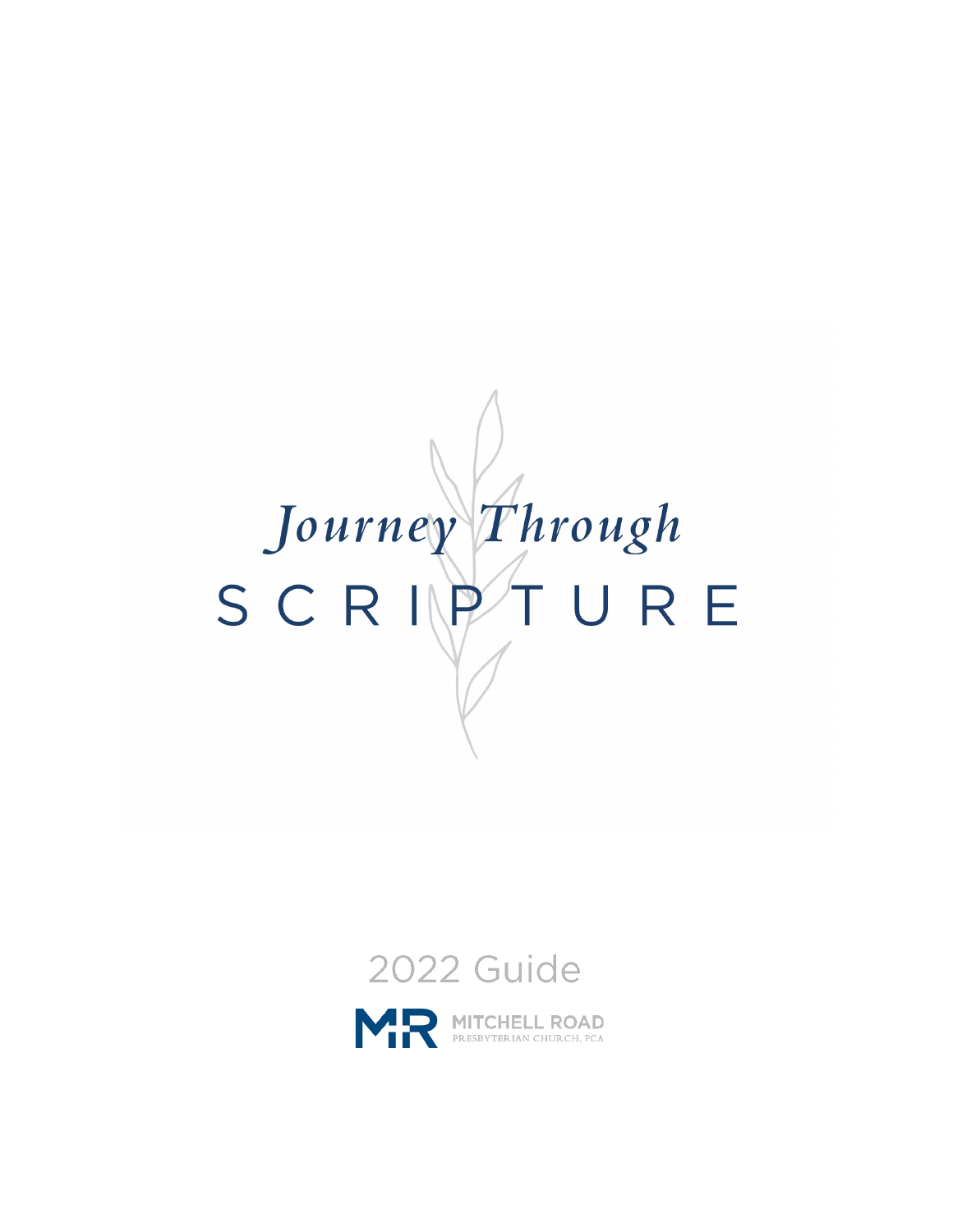#### Why?

Currently, we are all pilgrims in this way of faith, but God has not left us alone. He gives us his Holy Spirit, fellowship with believers, and revelation of Scripture. Most of us are dehydrated in this journey of life because we aren't drinking in the living water of God's Word. This year as we Journey Through Scripture, we want to encounter God in the narrative of Scripture. In doing so, we want to be more intentional about seeing God in our stories. And at the end of the day, let us drench ourselves in God's word until we all make it home.

The goal of reading the Bible through in a year is not to mindlessly check off boxes. Yes, we want everyone to grow in Biblical literacy, mainly because you will encounter the Living God. Feel free to skim some passages while meditating on others. Success is determined by prioritizing time with God as his child as he communicates to us through his Word. Ask the Lord to open your heart, mind, ears, and eyes to see his love for you!

Your word is a lamp for my feet, a light on my path. Psalm 119:105

#### **Which Plan Are We Using?**

There are many different reading plans. We chose *The Bible Recap* (a chronological plan) and will be preaching through this one. Our whole church will be using this same plan, and it will be a unique experience for men, women, youth, families, and journey groups to all be reading through the same thing together. As you read, take time to reflect on the passage, repent of your sins, and rejoice in your Savior revealed in his Word!

͞The best part is that this plan is chronological, meaning we don't just read the books straight through, but we read the order that it plays out in history. I was able to see, consistently and in a relatively short amount of time, how the whole picture of God's plan for humanity and for eternity played out. For example, when the Israelites were exiled, I was able to read their songs of lament from the Psalms "in real time" instead of out of context. Stories I have known my whole life took on a new meaning when read this way." -Allison Mayernik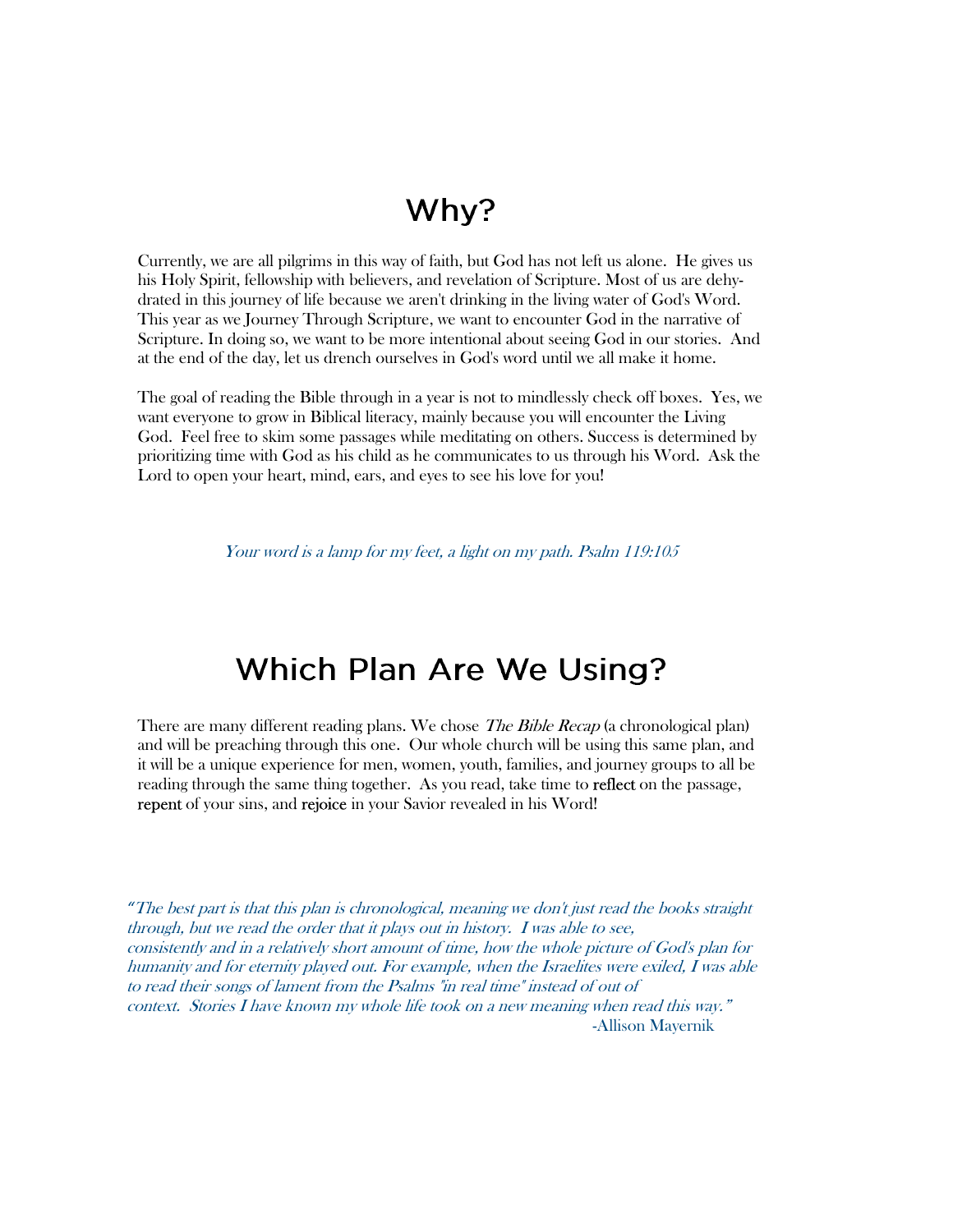## How Do I Get Prepared?

Most of your answers can be found on the website for the reading plan we are doing. It can be found at:

## thebiblerecap.com/start

- 1. Download YouVersion Bible App on your Apple, Android, or Kindle .
- 2. Search for the reading plan called "The Bible Recap"
- 3. Scroll down and select the "The Bible Recap with Tara Leigh Cobble" (365 day full Bible)
- 4. Don't click "Start Plan". Click "Save Plan for Later" (You will click START on January 1)

### **Other Resources Available**

- Full printed plan We have these printed! Feel free to use the printed plan and not the app
- Abbreviated plan 4-5 selected chapters per week (available in this booklet)
- Study guides (Journey Groups and Bible studies will use these)
- Devotional cards for families (available in December)
- **Sunday Elective** in January ("Why the Bible Matters in 2022" taught by Mark Reed in Sanctuary)
- Bible Recap Podcast (6-8 minutes each day with helpful historical context). You can find the Bible Recap Podcast on any podcast app including iTunes, Spotify, Podbean, and more!

"I think it helped me feel "closer" to God, because I knew that I had read His Word. Like if someone wrote you a letter, after reading it, you'd feel closer to that person knowing they wrote you a letter, and you could understand them more. I'd say it also gave me a more positive view of the Bible and makes it more exciting to get back into, like rewatching a movie you really like."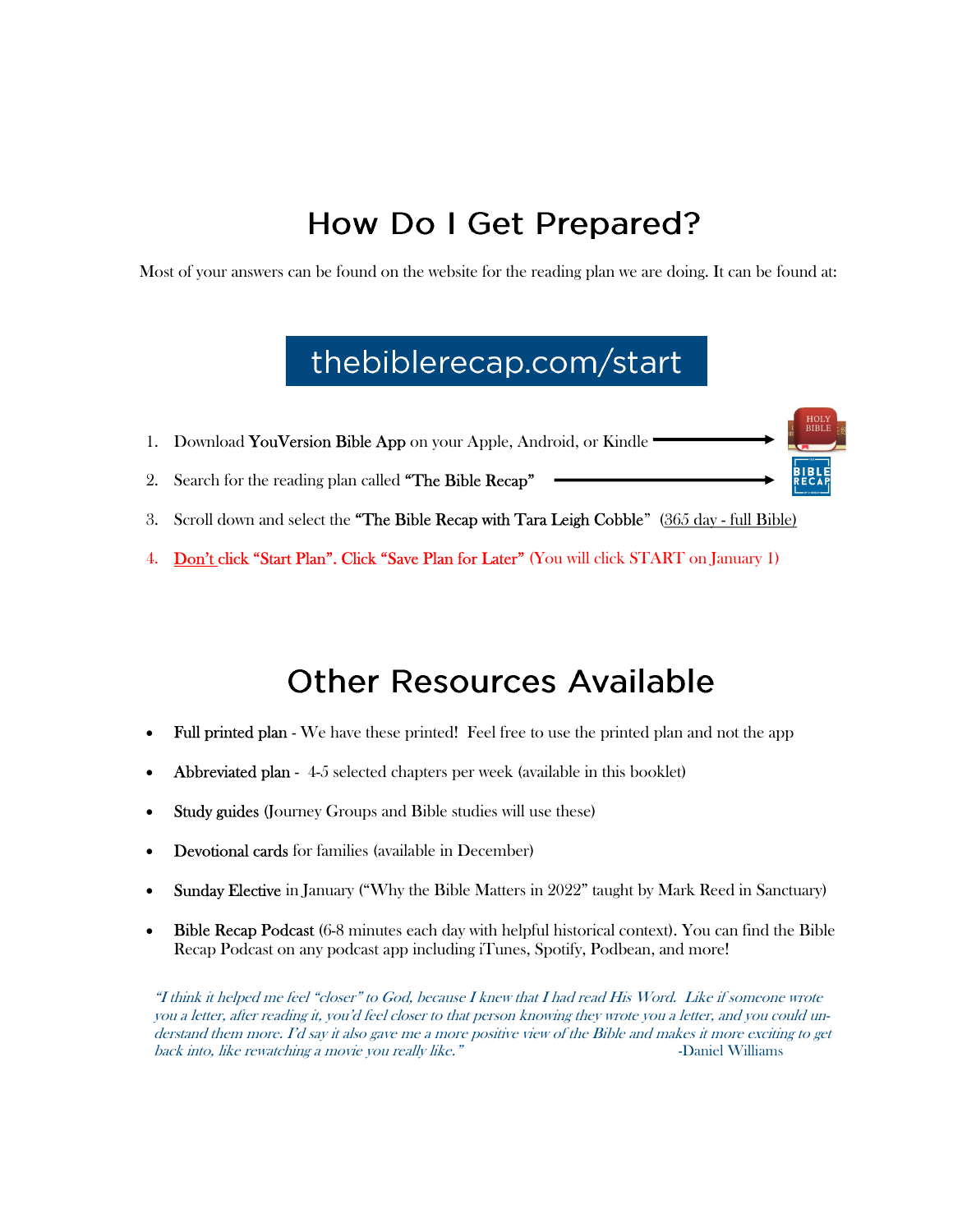# **Abbreviated Plan**

If you are not able to read the full reading plan one week, or any week, read these selected chapters. The weekly sermon will be from one of these passages.

| Week of  | Passages                                   | <b>Week of Passages</b> |                                            |
|----------|--------------------------------------------|-------------------------|--------------------------------------------|
| Jan 1    | Genesis 1-4                                | Jul 4                   | Isaiah 1; Jonah 1-4                        |
| Jan 3    | Genesis 9, 11; Job 1-2                     | $Jul$ 11                | Isaiah 9, 11; Amos 1; 2 Kings 17           |
| Jan 10   | Genesis 12, 15; Job 38, 40                 | Jul 18                  | 2 Kings 18; Hosea 1-3, 11                  |
| Jan 17   | Genesis 17, 21-22, 24                      | Jul $25$                | 2 Kings 19; Isaiah 52-53, 55               |
| Jan 24   | Genesis 37, 41, 50; Exodus 1-2             | Aug 1                   | 2 Kings 23; 2 Chron. 34; Jer. 1; Zeph. 3   |
| Jan 31   | Exodus 5, 12-14                            | Aug 8                   | Jeremiah 4; 6-7; 23                        |
| Feb 7    | Exodus 32-34; Leviticus 1                  | Aug 15                  | Jeremiah 31; 2 Kgs. 24-25; Habakkuk 1      |
| Feb 14   | Leviticus 5, 10, 16, 19                    | Aug 22                  | Jer. 52; Lam. 3; Ezekiel 1-2               |
| Feb 21   | Numbers 3-6                                | Aug 29                  | Ezekiel 10, 18, 20, 24                     |
| Feb 28   | Numbers 11-14                              | Sep 5                   | Ezekiel 33-34, Ezekiel 36-37               |
| Mar 7    | Deuteronomy 1, 5-7                         | Sep 12                  | Daniel 1-3; Ezra 1                         |
| Mar 14   | Deuteronomy 8-11                           | Sep 19                  | Esther 1-2, 9                              |
| Mar 21   | Deuteronomy 31; Joshua 1, 5-7              | Sep 26                  | Nehemiah 13; Malachi 4; Matthew 1; John 1  |
| Mar 28   | Joshua 24; Judges 1-3                      | Oct 3                   | Mark 1-2; John 4-5                         |
| Apr 4    | Ruth 1-4                                   | Oct 10                  | Matthew 5-7, 9-11                          |
| Apr 11   | 1 Samuel 15-17; Psalm 34                   | Oct 17                  | Matthew 18; Luke 9; John 7-8               |
| Apr 18   | 1 Samuel 31; 2 Samuel 1; Ps. 63, 121       | Oct 24                  | Luke 10-12; John 11                        |
| Apr 25   | 2 Samuel 5; 1 Chronicles 11; Ps. 102, 103  | Oct 31                  | <b>Mark 10-13</b>                          |
| May 2    | 2 Samuel 6-7; 1 Chronicles 16; Psalm 1     | Nov 7                   | Luke 23; John 14-16                        |
| May 9    | 2 Samuel 11-13, 15; Psalm 32               | Nov 14                  | John 20-21, Acts 1-2                       |
| May 16   | 2 Samuel 16, 18, 19; Psalm 42              | Nov 21                  | Acts 15; Gal. 1-3; James 1                 |
| May 23   | 1 Kings 1; 1 Chronicles 28; Psalm 110, 139 | Nov <sub>28</sub>       | 1 Corinthians 1-3, 2 Corinthians 4         |
| May 30   | 1 Kings 3; Proverbs 1-2, Song of Songs 2   | Dec $5$                 | Romans 5-8                                 |
| Jun 6    | 1 Kings 6; Proverbs 10-12                  | Dec 12                  | Ephesians 1-2; Philippians 2; Colossians 1 |
| Jun $13$ | Ecclesiastes 1-3; Psalm 150                | Dec 19                  | 1 Peter 1; 1 John 1; Hebrews 1,8           |
| Jun 20   | 1 Kings 11-12; 2 Chron. 9; Ecclesiastes 12 | Dec 26                  | Revelation 5, 12, 21-22                    |
| Jun 27   | 1 Kings 17-19; 2 Kings 2                   |                         |                                            |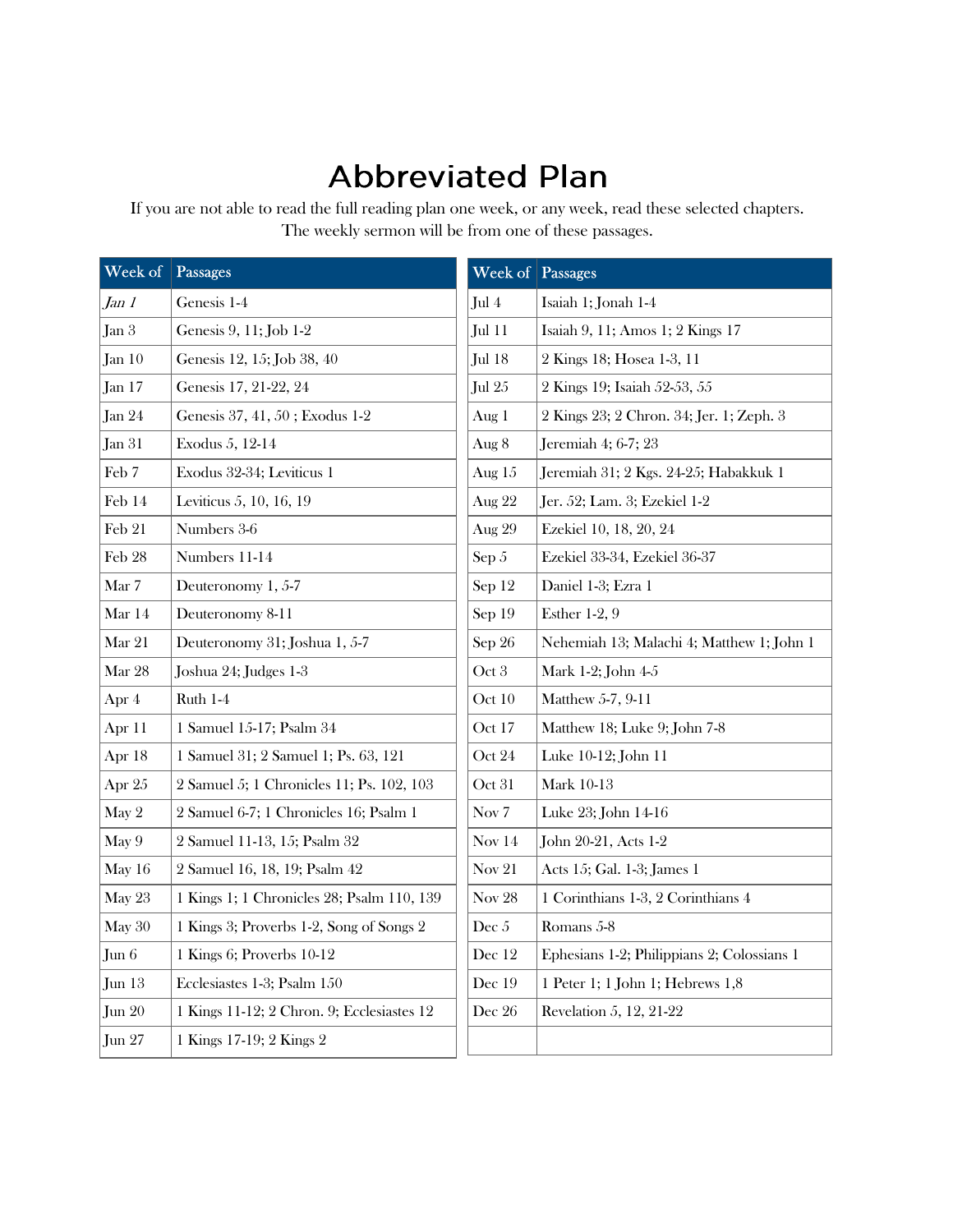## You've Got Options - Take a Courageous Step!

We think that this is a great opportunity for many of us to take the time to read through the Bible this year. It will be a great experience to have the support of one another to encourage us along the way and the sermons further guiding us! However, if you cannot commit to the full plan in 2022, you can still join us on our journey! We have put together a few chapters from each week's reading in an Abbreviated Plan. A third option would be reading the sermon text for the week before you come to worship that Sunday. We will provide the sermon text in our weekly email. For whatever season or stage you are in, let's each consider how we can take courageous steps in our walk of faith in 2022 as we dive deeper in to God's Word!

Tier One: Full Reading Plan (Print-out or on You Version App) Tier Two: Abbreviated Plan (On facing page) Tier Three: Weekly Sermon Text (In weekly MRPC email)

#### **Adult Journey Groups**

All adult Journey Groups will be reading through the Bible in 2022 and using the Bible Recap daily study guide. Participants will begin their reading individually on January 1, and groups will resume meeting the first week of February and run through the beginning of May (they will meet again in the fall). Your Journey Group leader will distribute your daily study guide. Cost is \$15. Men interested in joining a Journey Group, contact Curtis cdubose@mitchellroad.org. Women's Journey Groups are currently full, but Women's Bible studies will be doing the same curriculum.

## **Women's Bible Studies**

Women's Bible Studies will also be reading through the Bible in 2022 and using the Bible Recap daily study guide. Those interested will begin their reading individually on January 1. Groups will begin meeting the first week of February and run through the beginning of May. They will meet on Wednesday mornings (9:30-11:00am) and Wednesday evenings (6:30-7:45pm). If you are interested please register online at mitchellroad.org/events so that we can order a study guide for you (\$15).

## **MR Kids and Youth**

We hope to see kids and youth fall in love with God's Word! We will be providing resources that follow along with the full (or abbreviated) reading plan but are geared towards families. These resources will be available in December.

"Reading through the bible in a year has proved to be a great decision. Knowing that I have read every page in the bible helps me feel more confident in my faith, and in sharing it with others." -Harper Keever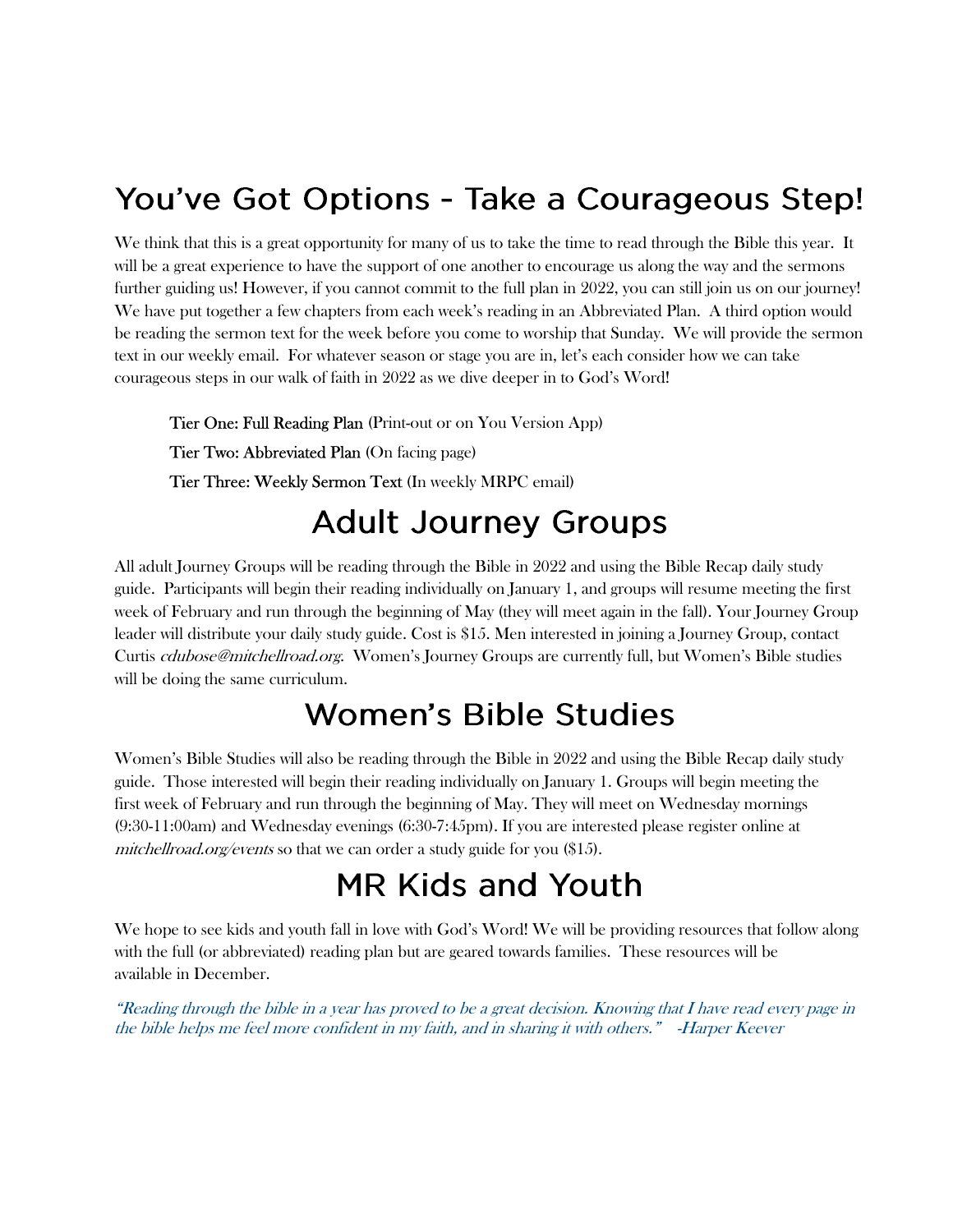## **Frequently Asked Questions**

When do we start? We begin on January 1! However, there are some ways to get ready ahead of time. There are prep episodes on The Bible Recap Podcast that are very helpful to listen to before you start.

What is the benefit of the You Version app? The app can be useful in different ways! You can use all or some of the features - or don't use it at all!

- $\Rightarrow$  Invite friends to join you it is encouraging when you see a friend has read along with you. With this feature you can also leave comments at the end of the reading to share with your friends.
- $\Rightarrow$  Bible Project videos this reading plan has helpful videos built in throughout the year at the beginning of each book of the Bible.
- $\Rightarrow$  You can listen to the Bible (have it read to you) while you drive or wash dishes or while you follow along in your hard copy. Even if you don't read or listen on the app, you can check off your reading on the app to follow along with your friends.
- $\Rightarrow$  You can use whatever version of the Bible you would like (they are all on there!)

What if I don't want to use the You Version app? No problem! We have the full reading plan printed for you.

What text will you be preaching from? The preaching text each Sunday will come from the passages that you have read over the previous week. We will post the sermon text in the Wednesday email weekly.

I'm not in a Journey Group, but I would like to connect with other people reading through the Bible. Wonderful! On the app you are able to invite friends to track with you. You are able to share comments at the end of each reading. Also, women's Wednesday Bible Studies will be using the same curriculum!

What if I can't read that much per week but I want to track along with the sermons? Included in this booklet is an abbreviated version of the reading plan (4-5 chapters per week), which will include the passage that will be preached from that Sunday.

What if I miss a day? Or a few days? Or get really behind? This is bound to happen at some point, so just plan to catch up soon after. If you can't catch up, just read the abbreviated plan that week and start with us again on Monday.

What if I didn't start in January? No problem; join us wherever we are! That will allow you to get the most out of our sermons and participate in discussion and conversations about our current texts!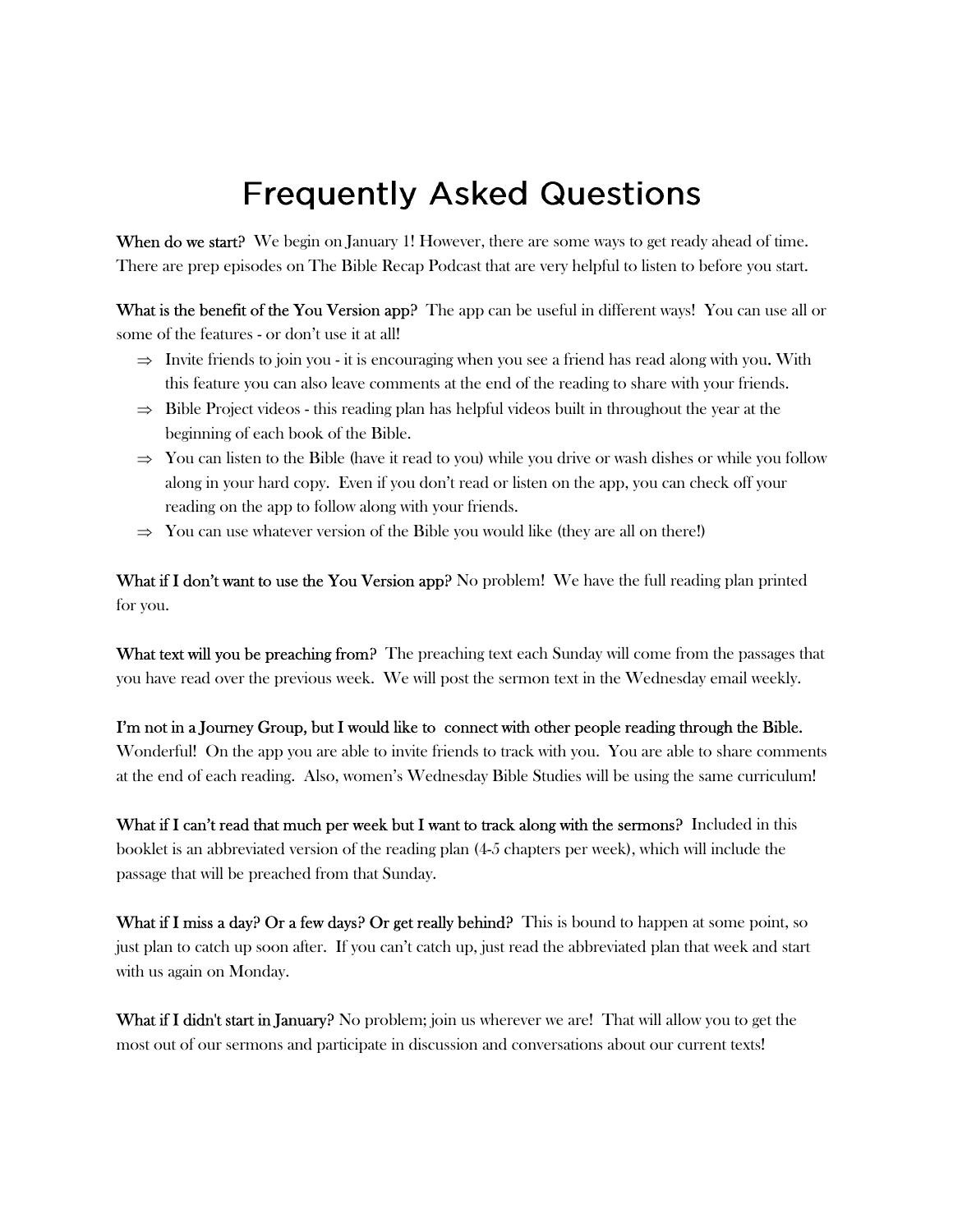## **Which Translation Should I Use?**

There are different translations of Scripture for a reason. The key is to start with a translation you feel comfortable with. Word-for-word translations will be more accurate and literal. At the same time they can sacrifice readability. Thought-for-thought models help grab the concept but often can miss the precise or literal interpretation. The choice is up to you. Read a few passages online or at a local bookstore. Then decide which one you will use. On Sunday mornings, we read from the ESV translation.



#### **Tips for Success**

"It really helped me to have accountability. My husband and I read through the Bible during the same year and could talk about what we read." -Elizabeth Martin

"I found that selecting one verse each day to write down and reflect upon was very helpful to me." -Sarah Warren

"Having the option to have the Bible App read each day's passage to me has been extremely helpful and took a huge part of the intimidation factor away. I simply use the drive time to work to listen every morning." -Hal Outen

"Before I started, I felt overwhelmed about what I would do if I got behind on my reading. I DID get behind on reading from time to time, but it ended up being a great picture of Christ's strength allowing me to keep this commitment! He gave me the will and the time to catch up when I got behind. Sometimes I would listen to the Bible being read while folding laundry, or I'd choose to read my Bible at night instead of another book. I discovered many ways to make this a priority in my day!" -Caroline Maser

"Reading through the Bible seemed really daunting to me, so I asked a friend to do it with me so I had someone to encourage me and make sure I didn't give up. The best part about it was seeing that every book of the Bible points to God's love for His children. Sally Lloyd Jones says, "Every Story Whispers His (Jesus) Name," and reading through the Bible really showed me that God's plan was always Jesus." -Jen Skelton